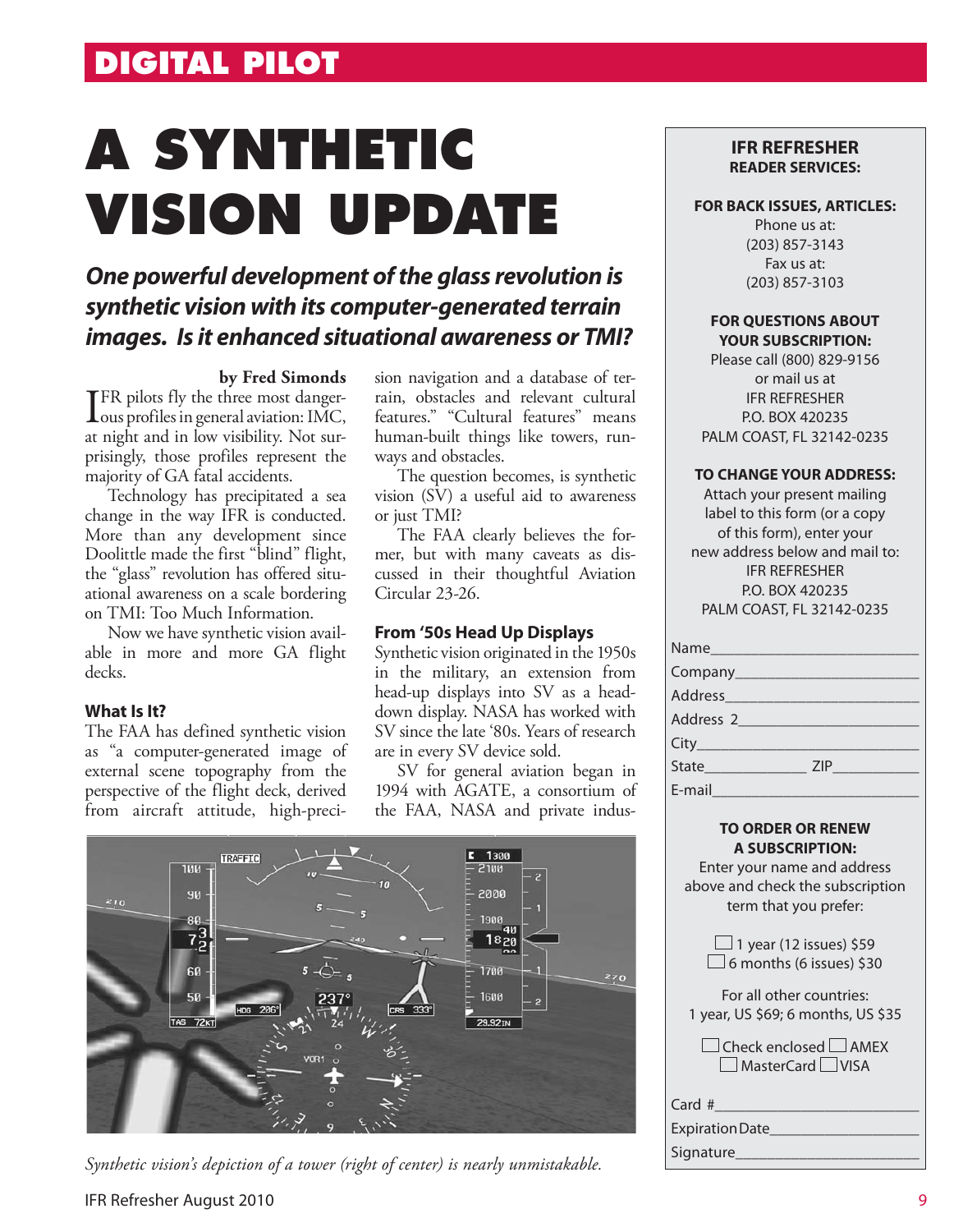## **DIGITAL PILOT**



try. Along with Highway In The Sky (HITS) pathway displays (more on this later), SV promised better situational and geographic awareness, lower pilot workload and quicker error detection.

AGATE saw SV as a way to artificially make IMC flying resemble clear, daytime weather, believing that mistakes made in IMC would decrease and the GA accident rate would fall.

If safety was the first consideration, utility was close behind, coupled with peddling more airplanes.

#### **SV and Terrain**

Generally, SV installations in GA aircraft offer terrain awareness, not avoidance.

The display is not accurate enough to thread you through mountains, but is sufficient to help you avoid a CFIT accident or colliding with a tower. The display reasonably represents terrain

but is limited in field of view and resolution.

FAA AC 23-26 compares this to the "compressed" image in your car's



*Synthetic vision screen shots from the Garmin G1000 PC Trainer: Even at 80 degrees nose down the horizon is visibile (upper left); a CFIT in progress (above); and a CFIT as seen on the MFD (right).*

rearview mirror – useful if not entirely accurate.

Terrain images are drawn on the SV display from a *digital elevation model* database. Obstacles such as towers exceeding 200 ft. AGL, landmarks and the like are also drawn but derived from logically separate government databases.

This is because obstacles change

and need updates whereas mountainous terrain is forever.

Manufacturers can apply Terrain Awareness Warning System (TAWS) specifications or develop their own

> system. If the latter, it must generate a visual and aural one-minute caution and 30 second warning if the current flight path will meet terrain or an obstacle.

> > A safety margin of at least



100 feet is mandated, but seems mighty thin to me.

Buyers of SV systems should assure themselves that the system includes terrain and obstacle data. TAWS-approved databases are okay for synthetic vision use. All the same, NOTAMs and ATIS remain the best real-time sources of obstacle information.

If TAWS is installed, it must not

### **SYNTHETIC VISION ON DISPLAY**

The eye-friendly SV presentation is the product of much research. Since the SV background varies, the zero-pitch line is solid, bold and extends across the entire LCD panel. It helps pilots avoid using a deceptive terrain image such as downward sloping terrain which could look like a climb.

SV alone may not provide sufficient depth perception or field of view. A second top-down display should depict the same features, which could be shown as an inset.

Terrain coloring and shading help clarify the essential distinction between ground and sky. Bands of color as on our sectional charts help, but lighter colors

can cause painful contrasts at night, and can wash out in direct sunlight. Shadowing can also help, but must not obscure terrain features in shadow.

One way SV avoids confusing large bodies of water with sky is by coloring water as dark blue or black against a lighter blue sky, and enhancing the distinction with shading and texturing.

Traditional symbols such as pitch "ladder" marks indicating degrees of pitch must always be on top, as must traffic and tower symbols.

Neither must be washed out by background terrain.

Aural callouts remind pilots of approaching minimums, and may be

pilot-selectable or automatic. This can prevent a pilot who "sees" the runway on the SV from going too low because they are fixating on course guidance, not minimums.

Synthetic vision's background can clutter the readability and interpretability of basic information on the PFD. SV systems typically allow levels of "decluttering" detail.

SVs are carefully designed to prevent or minimize misleading orientation and terrain cues.

The FAA's commonsense approach requires SV's level of safety to at least equal the conventional instruments it replaces.